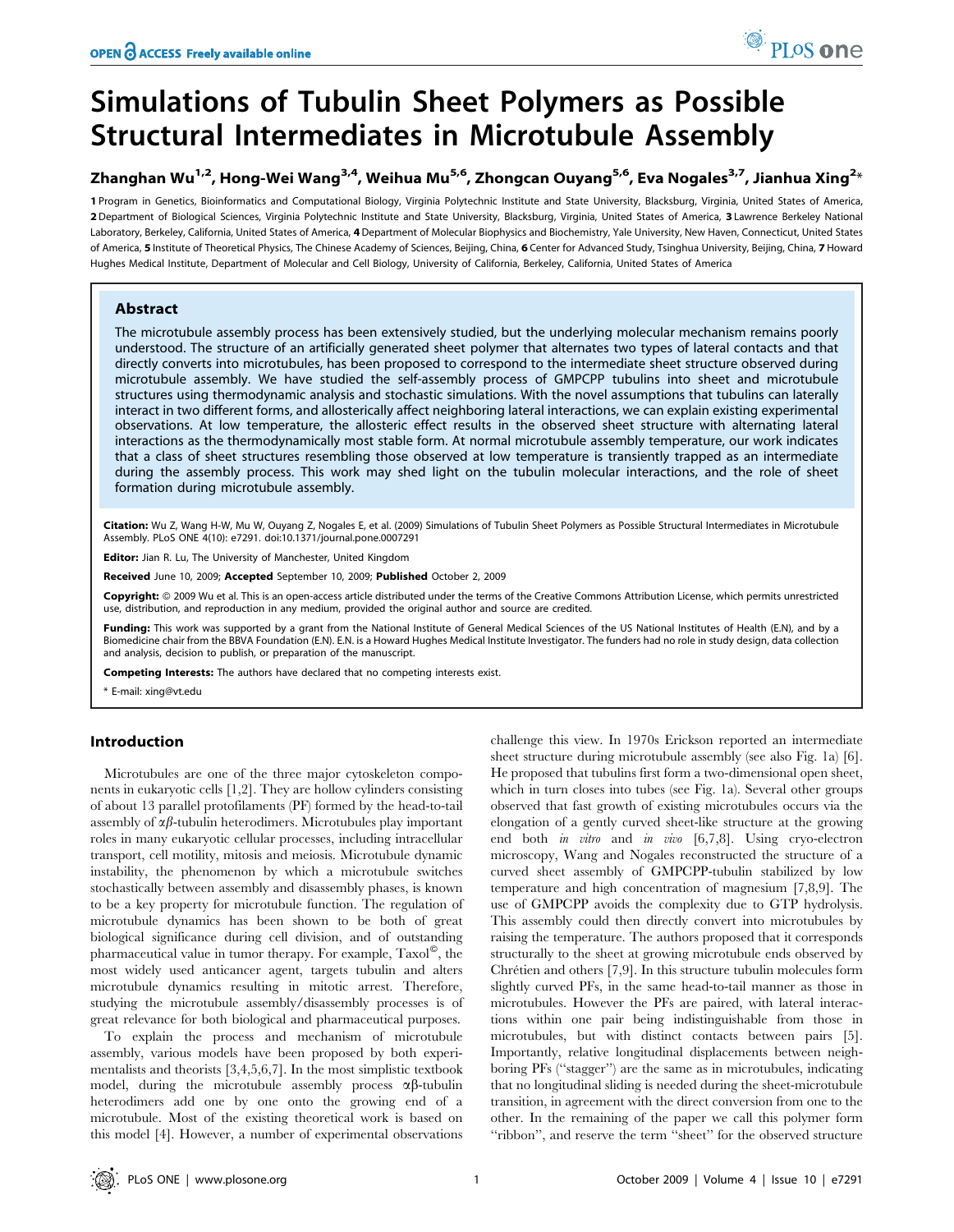

Figure 1. Structural model of the microtubule self-assembly pathway. (a) Simplified representation of a sheet intermediate and its conversion into a microtubule based on cryo-EM observation of sheets at the end of fast growing microtubules [7] and the structure of the lowtemperature stabilized ribbons by Wang and Nogales [9]. (b) Schematic illustration of the idea that the ribbon structure is thermodynamically more stable than the microtubule structure at low temperature (left), but less stable at the physiological temperature where microtubule assembly takes place(right). We proposed that tubulin sheet structures are kinetically trapped intermediates. doi:10.1371/journal.pone.0007291.g001

at the end of a growing microtubule. In this work we suggest that the sheet may contain a class of tubulin structures that include the ribbon, all of which contain alternative lateral bonds different from those observed in microtubules. It is important to mention that in the literature the expression ''sheet structure'' has been used to refer to a protruding end of an incomplete microtubule [4], with no structural difference in the individual dimers or their interactions with respect to that in the microtubule itself, unlike the two-dimensional sheet of Chrétien and coworkers or the stable ribbon assembly of Wang and Nogales.

Wang and Nogales obtained the sheet structure by stabilizing it at low temperatures. An increase in temperature results in the direct conversion of these structures into microtubules. On decreasing the temperature a GMPCPP microtubule converts into the ribbon structure through peeling (Wang and Nogales, unpublished result; also in [10]). This observation implies that the sheet is thermodynamically more stable than the MT at low temperature, but is less stable at higher temperature (Fig. 1b). The conversion resembles a phase transition, which explains the observed sharp temperature dependence [11]. However, the sheet structure is short-lived in conditions under which MTs are formed, suggesting it as a kinetic intermediate [6,7].

The structural observations of Wang and Nogales raised several questions. How can a ribbon structure with alternating lateral interactions be formed during the assembly of tubulins? What is the relation between the ribbon structure and the sheet structures observed at the growing end of a microtubule at physiological conditions? What is the mechanism of the sheet-to-microtubule transition? If the sheet structure is indeed an intermediate in microtubule assembly *in vivo*, is there any biological function for it?

Due to the lack of detailed, atomic formation for the sheet, the ribbon, or the microtubule, as well as detailed kinetic studies, in this work we take an inversed problem approach. First we find out a set of minimal requirements for the system properties to reproduce the experimental observations, specifically the structures of Wang and Nogales. Then we assume that similar properties are applicable to the assembly process at physiological conditions as well, examine the consequent dynamics, and make testable predictions.

#### Methods

#### 1. The model

We assume the  $\alpha\beta$  -tubulin heterodimer to be the microtubule building block, and neglect direct association/disassociation of larger filaments, whose contributions are expected to be very small [2]. This assumption is adopted in most existing models. In this work we focus on the GMPCPP tubulins, therefore will not include

GTP hydrolysis in the model. We consider three types of reactions (Fig. 2a &b):

1) A dimer can longitudinally add or dissociate from the ends of a PF (Fig. 2a, process 1). The reaction rates for plus and minus ends are different by a constant ratio  $\delta$  [12,13]. This ensures that the equilibrium constants are the same for the reactions at both ends, as required by thermodynamics. For convenience in this work we call the noncovalent (longitudinal or lateral) interaction between two tubulins a ''bond''.

2) A dimer can laterally associate with or dissociate from a PF from either side (Fig. 2a, process 2). The ribbon structure of Wang and Nogales (Fig. 2b) reveals that two neighboring PFs can form



Figure 2. Schematic illustration of the basic concepts in the proposed model of tubulin self-assembly. (a) Three types of reactions are being modeled: longitudinal (1) and lateral (2) association/ disassociation, and (b) the switch between the tube and sheet types of bond (3). Blue lines correspond to the tube bond and red lines to the sheet bond. The EM-based structures at the top of (b) show the difference between two lateral bond types [9]. (c) A typical ribbon structure with alternating lateral bonds. (d) A typical hybrid structure with the two types of lateral bonds randomly distributed. (e) An end-on view of several possible 5-PF structures. doi:10.1371/journal.pone.0007291.g002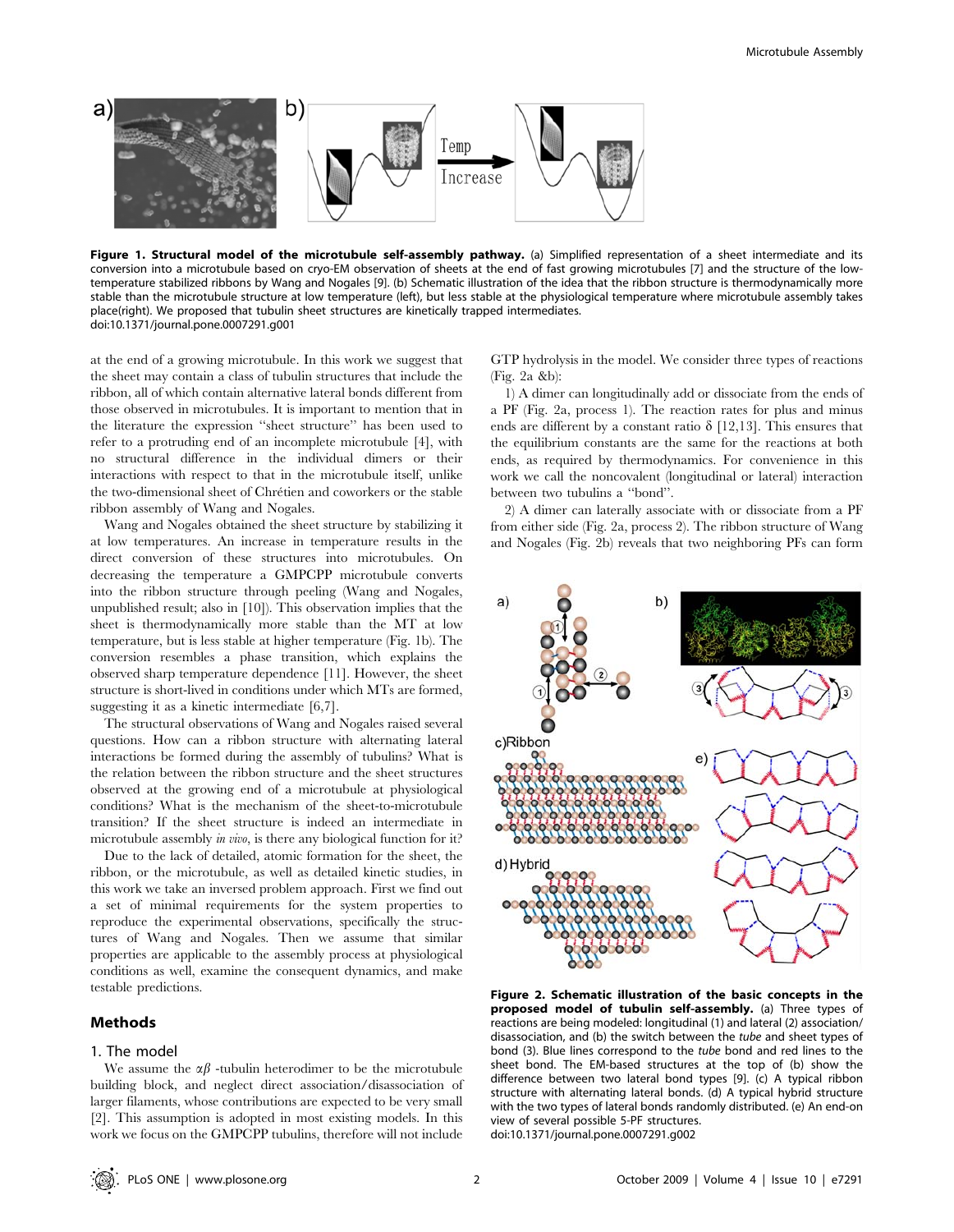two types of lateral bonds [6,7,9]. We call one the tube bond as it closely resembles that present in closed, cylindrical microtubules. The other one we called the *sheet* bond, corresponding to that newly observed by Wang and Nogales between PF pairs.

As suggested by our cryo-EM analysis [9], the main sequence regions involved in lateral interactions between PFs in microtubules are the M-loop (Residues 274–286: PVISAEKAYHEQL in  $\alpha$ -tubulin; PLTSRGSQQYRAL in  $\beta$ -tubulin) and the N-loop (Residues 52–61: FFSETGAGKH in a-tubulin; YYNEAAGNKY in  $\beta$ -tubulin) [14,15], whereas the lateral sheet bond interactions between two PFs involve site 1 (Residues 336–342 (H10-S9 loop): KTKRTIQ in  $\alpha$ -tubulin; QNKNSSY in  $\beta$ -tubulin) and site 2 (Residues 158–164 (H4-S5 loop): SVDYGKK in a-tubulin; REEYPDR in  $\beta$ -tubulin) (Fig. S1a). We identified these stretches of residues based on our low-resolution  $(18 \text{ Å})$  cryo-EM reconstructions, and thus as a coarse approximation to the actual physical interface. Interestingly, the residues involved in the sheet bond are more conserved than those in the tube bond (see Fig. S1b) [16]. It is important to mention that two types of lateral bonds are present in nature in the stable structure of the microtubule doublet, where some PFs need to interact laterally with two neighboring ones simultaneously [17]. The recent doublet structure by Sui and Downing shows a non-MT lateral interaction between PFs B10 and A5 (in their notation) [18]. The doublet and the ribbon structures show that the non-MT interactions in both structures are obtained by rotating one PF relative to another laterally (Fig. S1c). The doublet structure shows even larger rotation angle than the sheet bond, possibly further distorted by other binding proteins in this structure [18]. We also noticed that the various structures obtained by Burton and Himes at slightly basic pHs are easily explained by the existence of alternative types of lateral bonds , but molecular details of their structures are lacking [19]. Physically, the existence of two types of lateral bonds means that the potential of mean force between two neighboring tubulin dimers along the lateral rotational angle assumes a double-well shape. This situation is similar to the lateral interactions along the longitudinal direction, where calculations of electrostatic interactions by Sept et al. show a double-well shaped potential, corresponding to the A- and B-typed microtubules [20].

One additional, reasonable assumption is that the formation of the sheet bond is dynamically faster than that of the tube bond. When two protein molecules (or complexes) encounter each other to form a larger complex, it is unlikely that all the mutual interactions between the two surfaces form all at once. Mostly likely the two protein surfaces form some partial contacts, then gradually adjust to a favorable matching conformation for their mutual interaction, and during the process some residues may need to reorganize slightly. The cryo-EM reconstruction of the low-temperature stabilized ribbons revealed a larger contact surface for the tube bond than for the sheet bond (see Fig. 3). While a larger contact surface may lead to stronger interaction, it may be slower to form. Consequently, a tube bond might be slower to form than a sheet bond does. However, all these discussions are only suggestive, and further experimental studies are needed. As discussed later, a faster sheet bond formation rate is not a necessary assumption in our model, but it increases the percentage of transient ribbon structures, and facilitates formation of the sheet structures.

3) We further propose that the two types of lateral bonds can interconvert (Fig. 2b, process 3). Furthermore, two neighboring lateral bonds can mutually affect each other's stability and the inter-conversion rates. This assumption is necessary to reproduce the observed low temperature sheet structure. Physically, it is likely that two consecutive lateral bonds affect each other via allosteric



Figure 3. Course inspection of the electron density map of the ribbon structure. It reveals a clearly larger buried interface for the tube bond than for the sheet bond. doi:10.1371/journal.pone.0007291.g003

changes in the intervening tubulin molecule. Allosteric effects on the tubulin monomers/dimers have already been proposed to play an important role during the microtubule assembly process, although details are unclear [5,9,21]. For simplicity, in our modeling studies we assume the mutual interaction energy between two *sheet* bonds  $\Delta G_{ShSh} > 0$ , and other types of interactions  $\Delta G_{ShTu} \sim \Delta G_{TuTu} \sim 0$ , with Sh and Tu referring to the sheet and tube bond, respectively. We will discuss alternative choices later. Below we will show that with these choices one can reproduce the observed low temperature ribbon structure. For a lateral bond conversion reaction, a tubulin dimer needs to rotate about 60 degrees around the longitudinal axis of the neighboring PF [9]. In our simulations of the assembly kinetics and thermodynamic analysis, we do not consider the case in which tubulins within one PF form different types of lateral bonds with their lateral neighbors. Such defects (that tubulins within one PF form different types of lateral bonds with their neighbors) would disrupt the longitudinal and lateral interaction network within the structure, thus be energetically unfavorable, and exist only transiently. This resembles a large class of Ising-type models. For example, protein folding kinetics can often be described by two states without referring to the intermediate transition step. Consequently, our simulation assumes that the tubulin molecules within a PF would rotate collectively and cooperatively. As a consequence, the longer the PF, the harder the rotation is. Also, when a tubulin dimer adds to a PF longitudinally in our kinetic model, it engages in the same lateral bond as the rest of the precedent subunits in the same PF. This approximation greatly simplifies the simulation.

Wang et al. observed the temperature-driven ribbon-microtubule conversion using the GTP analogue GMPCPP [9,11]. Therefore GTP hydrolysis is not a requirement for ribbon/sheet conversion into a microtubule, and thus we did not consider the GTP hydrolysis reaction in this study. We enforce the detailed balance condition by relating the rate constants to the corresponding standard free energy change  $(\Delta G^0)$ . For example, the on rate constant  $k_{(+)}$  and off rate constant  $k_{(-)}$  for a tubulin addition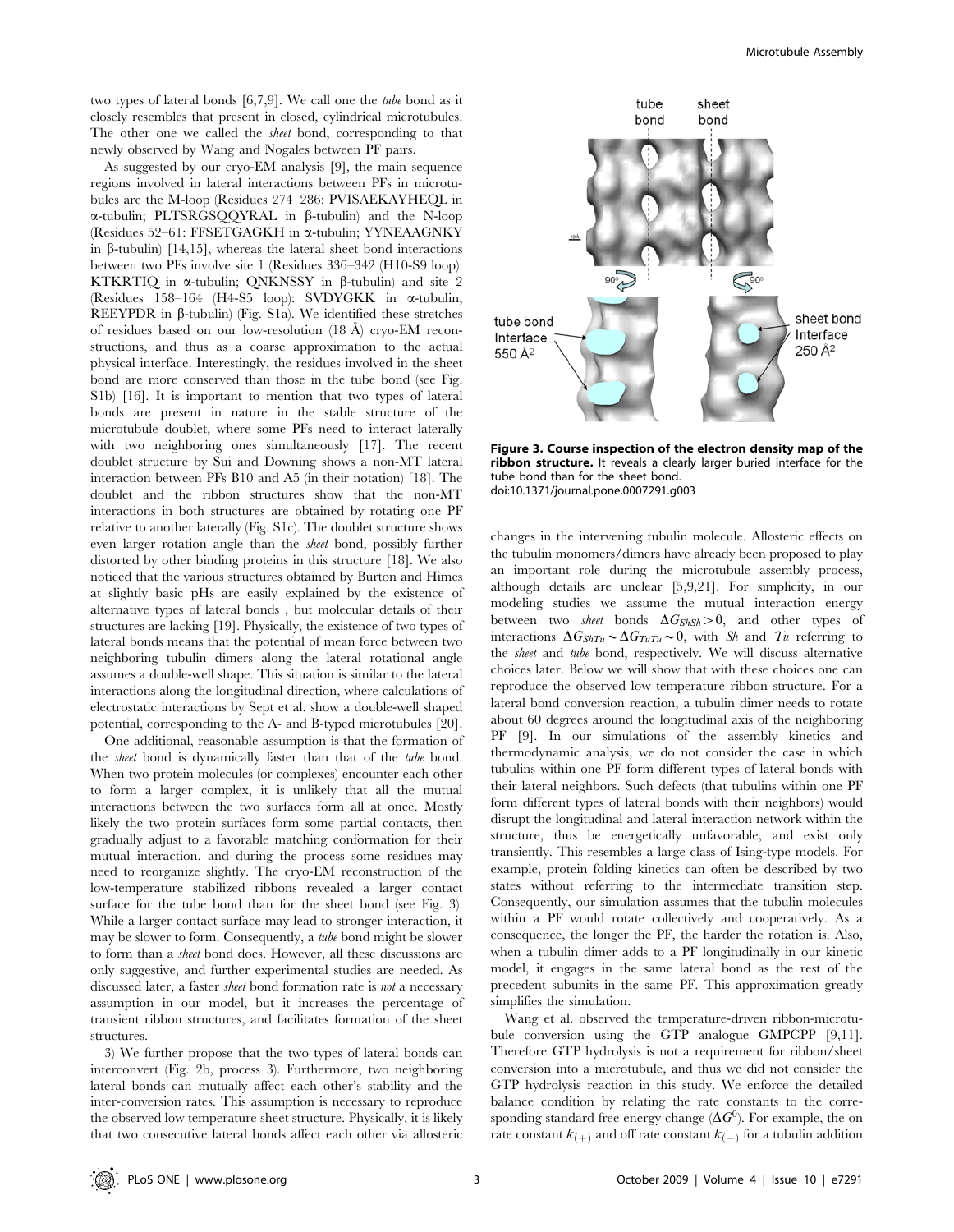reaction, is given by [22]

$$
\frac{k_{(+)}}{k_{(-)}} = \exp\bigg(-\frac{\Delta G^0}{k_B T}\bigg),\tag{1}
$$

where  $k_B$  is Boltzmann's constant, T is the absolute temperature. Following Erickson and others [2,23,24], we divide the standard free energy  $\Delta G^0$  into two terms, an entropic energy  $\Delta G_{Entropy}$  accounting for the subunit translational and rotational entropic loss due to bond formation—not the overall entropy contribution, and the remaining free energy change  $\Delta G_i$ . The separation allows proper inclusion of  $\Delta G_{Entropy}$  while multiple bonds form simultaneously. For instance, the longitudinal binding/dissociation reaction from the plus (upper) end in Fig. 2a gives

$$
\Delta G^0 = \Delta G^0_{long} + \Delta G^0_{Sh} + \Delta G^0_{Tu} - 2\Delta G_{Entropy}, \tag{2}
$$

where  $\Delta G_{long}^0$  is standard free energy for longitudinal association,  $\Delta G_{Sh}^0$  the standard free energy change of forming a *sheet* bond,  $\Delta G_{Tu}^0$  the standard free energy change of forming a *tube* bond, and the term  $-2\Delta G_{Entropy}$  compensates for overcounting of the entropic free energy loss. Detailed description of the rate constant and entropic term calculations can be found in the Supporting Text S1A and B.

#### 2. Simulation details

The assembly process was stochastically simulated with the Gillespie algorithm [25]. At each step, we recorded all the species in the system and their numbers. A reaction was randomly selected from a list of all the possible reactions of all the species in the system. We only simulated the early stage of the microtubule assembly process starting from tubulin dimers. All the simulation parameters were provided in Table 1 and figure captions. There are four energy terms in the model. In our simulations, the binding energy for the longitudinal bond  $\Delta G_{Long}$ , and that of the tube lateral bond  $\Delta G_{Tw}$ , were assigned values -19  $k_BT$  and -15.5  $k_BT$ , respectively, close to what used in the literature after taking into account the entropy term  $\Delta G_{entropy}$  [2,20,26] (see Supporting Text S1B). Currently there is no direct experimental information to determine the values of the other two terms, the sheet-type lateral bond energy  $\Delta G_{\text{S}h}$  and the allosteric energy term  $\Delta G_{\text{S}h,\text{S}h}$ . Instead in this work we will examine how the assembly dynamics is affected by changing the values of these terms. Future experimental results may suggest possible parameter value ranges by comparing with our simulations. All the results reported here were averaged over 60 independent simulations.

In most calculations we used constant free tubulin dimer concentrations. That is, we started the simulations with tubulin dimers only and kept free tubulin dimer concentration at a fixed value throughout the simulations. Experimentally the total tubulin concentration is fixed. However, here we only examine the very early assembly stage where the percentage of tubulins forming assembly clusters is negligible, so the free tubulin concentration is approximately the same as the total tubulin concentration. Using a constant free tubulin concentration provided us the advantage to increase the simulation efficiency with a limited computational resource. It also allowed us to examine the effect of free tubulin concentrations on the assembly process more easily. Exceptions are Fig. 4f, where the total number of tubulin dimers was kept constant, and the results were averaged over 2000 independent simulations. In this case we kept the system in a small size so we could run simulations for a prolonged time until the system reached equilibrium.

At each sampling step, we took a snapshot of the tubulin assembly clusters. Different clusters have different shape, length and width. To characterize the structural properties of each cluster, we examined the following joint probabilities (or percentages): 1) P(Tu-Tu)–both of the two neighboring lateral bonds lying between three neighboring PFs being tube type; 2) P(Tu-Sh)—one tube type, and one sheet type; 3) P(Sh-Sh)–both being *sheet* type, with  $P(Tu-Tu)+P(Tu-Sh)+P(Sh-Sh) = 1$ . We call the local structure formed by three tubulin dimers in lateral contact as a Tu-Tu, Tu-Sh, or Sh-Sh 3-mer structure. The

| Table 1. Parameters used in the simulation. |  |
|---------------------------------------------|--|
|---------------------------------------------|--|

| <b>Parameters</b>                                                                | Values                                                     | <b>References</b>     |
|----------------------------------------------------------------------------------|------------------------------------------------------------|-----------------------|
| Longitudinal bond strength extracting part of the entropy term $\Delta G_{long}$ | $-19k_BT$                                                  | $[4,26]$ <sup>*</sup> |
| Sheet bond strength extracting part of the entropy term $\Delta G_{5h}$          | Scheme 1: $-13.5 \sim -17.5 k_B T$ , Scheme 2: $-13 k_B T$ | varying parameter     |
| Tube bond strength $\Delta G_{\tau U}$                                           | Scheme 1: $-15.5$ $k_B T$ , Scheme 2: $-16.5$ $k_B T$      | $[4,26]$ <sup>*</sup> |
| Energy barrier $\Delta G_{lactST}$                                               | $-9.5 k_B T$                                               | estimated             |
| Entropy loss for two dimer assemble $\Delta G_{Entropy}(1\rightarrow 2)$         | 5.5 $k_BT$ <sup>†</sup>                                    | $[2,4]$               |
| Mutual interaction energy for sheet-sheet bonds $\Delta G_{\text{ShSh}}$         | Scheme 1: $0 \sim 6 k_B T$ , Scheme 2: 0 $k_B T$           | varying parameter     |
| Mutual interaction energy for tube-tube bonds $\Delta G_{T \mu T \mu}$           | Scheme 1: 0 $k_B T$ , Scheme 2: $0 \sim 6 k_B T$           | varying parameter     |
| Rate constant for longitudinal assemble at plus end klong                        | $2 \times 10^6 \ \mu \text{Ms}^{-1}$                       | [4,26,47,48,49,50]    |
| Rate constant for longitudinal assemble at minus end $k_{n\text{Lona}}$          | $k_{Long} \times \delta$                                   | [12, 13]              |
| Assemble ratio between minus and plus ends $\delta$                              | 1/3                                                        | [12, 13]              |
| Rate constant for lateral assemble with tube bond $k_{\tau u}$                   | $5 \times 10^3 \ \mu M \ s^{-1}$                           | $[4]$                 |
| Rate constant for lateral assemble with sheet bond $k_{5h}$                      | $1 \times 10^5 \mu M$ s <sup>-1</sup>                      | estimated             |
| Rate constant for conversion between sheet and tube bonds $k_{570}$              | $5 \times 10^4 \mu M s^{-1}$                               | estimated             |
| Tubulin concentration c                                                          | 25 $\mu$ M unless specified otherwise                      | $[9]$                 |

\* Derived quantities, See Supporting Text S1 B for explanation.

<sup>†</sup>The entropy term for processes other than  $1\rightarrow 2$  is discussed in Supporting Text S1 B.

doi:10.1371/journal.pone.0007291.t001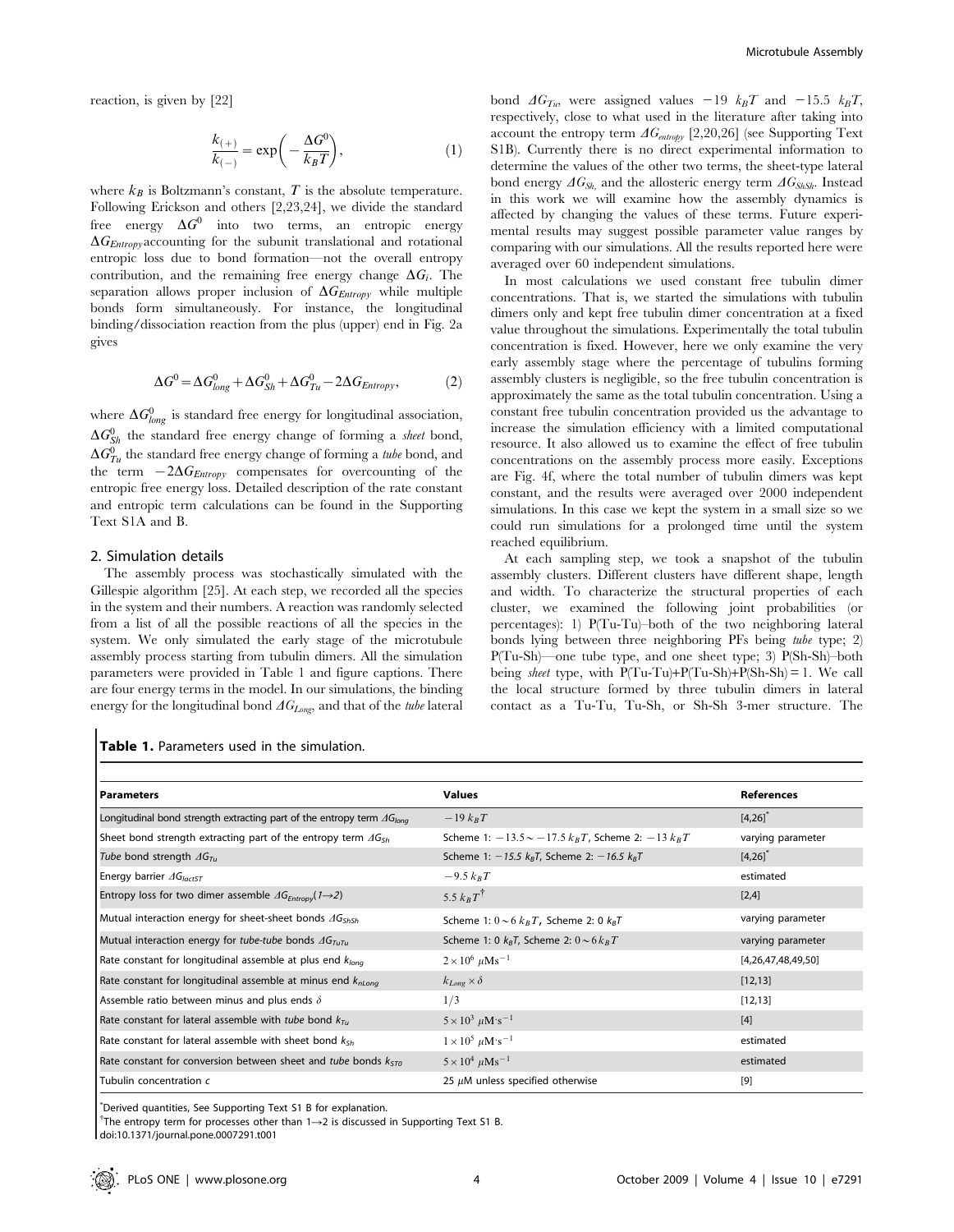

Figure 4. Effect of variable  $\Delta G_{Sh} - \Delta G_{Tu}$  (with fixed values of  $\Delta G_{Tu} = -15.5k_BT$  and  $\Delta G_{ShSh} = 6k_BT$ ) on the assembly process. (a)–(e) plot the simulation results with constant free dimer concentration and (f) plots the results with constant total dimers. (a) Percentage of ribbon structures v.s. time for different values of  $\Delta G_{Sh} - \Delta G_{Tu}$  (-2,-1,0,1,2kBT as labeled in the figure with corresponding circled numbers). (b) Probability of finding neighboring tube-sheet (T-S) structures as a function of time  $(\Delta G_{S h}-\Delta G_{Tu}=-2,-1,0,1,2k_BT$  as labeled in the figure with circled number). (c) Percentage of T-S structures v.s. time for structures with 3 PFs (solid line) and structures with 4 or more PFs (dashed line). (d) Average PF lengths of assembly structures v.s. time with number of PF = 1, 2, 3, 4, 5, and 6, respectively (for $\Delta G_{Sh} - \Delta G_{Tu} = 1k_BT$ ). (e) Occurrence of different size clusters v.s. time with numbers of PF = 1, 2, 3, 4, 5 and 6, respectively ( $\Delta G_{Sh} - \Delta G_{Tu} = 1k_BT$  for all). (f) Percentage of T-S structures v.s. time for variable  $\Delta G_{Sh} - \Delta G_{Tu}$  $(-2,-1,0,1,2k_BT)$ , as labeled in the figure with corresponding circled numbers) with a constant number of total tubulin dimers of 100. doi:10.1371/journal.pone.0007291.g004

percentage of Tu-Sh structures in the system is calculated as the ratio between the total number of Tu-Sh structures and the total number of 3-dimer structures in all clusters with three or more PFs. A cluster is defined as a ribbon cluster only if  $P(Tu-Sh) = 1$ (Fig. 2c). Therefore a higher value of P(Tu-Sh) means that the cluster is closer to a ribbon structure. A ribbon cluster must have 3 or more PFs by definition. The percentage of ribbon structures in the system is calculated as the ratio between the total number of Tu-Sh structures in the ribbon clusters and the total number of 3 dimer structures in all clusters with three or more PFs. To calculate the population of clusters with certain number  $(N)$  of  $PFs$ , we simply count the total numbers of those N-PF clusters at certain steps. The average PF length of an N-PF cluster is calculated as the total number of dimers in the cluster divided by  $N$ .

Currently there is no quantitative experimental data available on the assembly rates at the initial stage we studied here. Therefore all the results are reported with a relative time unit, which can be easily scaled to the experimental rates once available.

### Results

## 1. Effect on tubulin assembly of a difference in binding energy between sheet- and tube- lateral bonds

Fig. 4 gives the dependence of the assembly process on the value of the  $\Delta G_{Sh} - \Delta G_{Tu}$  (binding energy difference between the sheetand tube-type lateral bonds), with fixed values of  $\Delta G_{Tu}$  = -15.5  $k_B T$ and  $\Delta G_{\text{Sh}}$  = 6  $k_B T$ . The percentage of Sh-Sh structures is negligible for all simulations (data not shown). The percentage of ribbon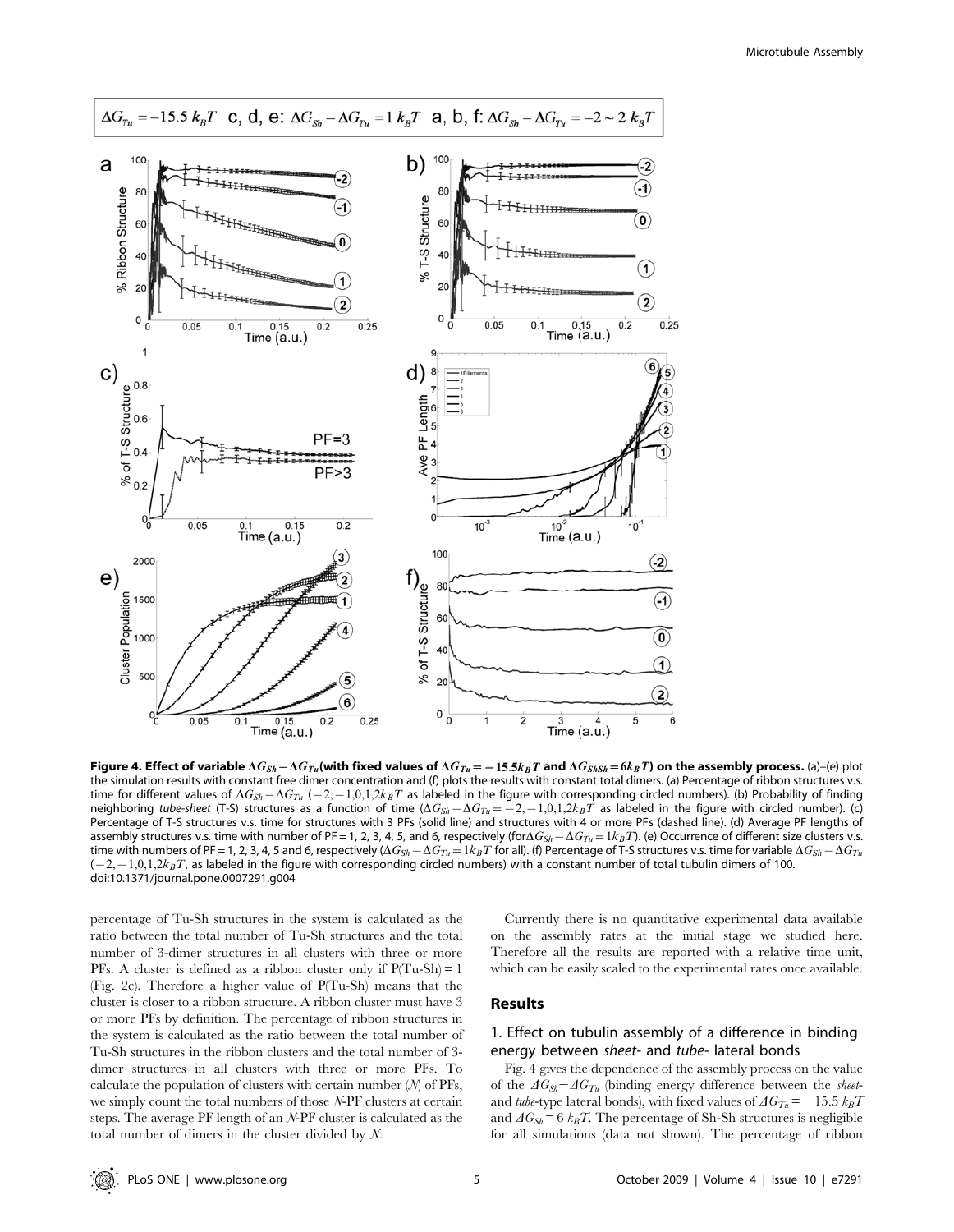structures and that of Tu-Sh structure decreases on increasing  $\Delta G_{\text{Sh}}$  (see Fig. 4a & b). For  $\Delta G_{\text{Sh}}-\Delta G_{\text{Tu}}<0$  (the sheet bond stronger than the tube bond, simulating the low-temperature condition) the percentage of ribbon structures stays at a high plateau (top curves in Fig. 4a). For  $\Delta G_{\text{Sb}} - \Delta G_{\text{Tu}} > 0$  (the tube bond is stronger than the sheet bond, simulating the high-temperature condition) the percentage of ribbon structures starts with a relative high value, then decreases with time. This observation indicates that initially formed sheet bonds transform into tube bonds at a later time. Fig. 4c supports this idea by showing that (for  $\Delta G_{\text{S}h} - \Delta G_{\text{T}u} = 1$  k<sub>B</sub>T) the percentage of Tu-Sh structures in 3-PF clusters is higher than that of later formed larger clusters. Fig. 4d gives (also for  $\Delta G_{\text{S}h} - \Delta G_{\text{T}u} = 1$  k<sub>B</sub>T) the average PF lengths (as number of dimers) for different cluster sizes. Small clusters with one or two PFs quickly reach steady-state with average longitudinal length of about 4 tubulin dimers. Experimentally, a large amount of small single- and double-PF clusters with length 4–5 tubulin dimers are observed at the initial stage of the assembly process [11]. The longitudinal length of larger clusters increases continuously within the simulation time. From a thermodynamic point of view the explanation for this result is that the lateral bonds within larger clusters stabilize the clusters, but the single and double-PF clusters lack sufficient lateral bonds and cannot grow long [2]. We performed a simulation with the lateral bond addition turned off so only one PF structures can be formed. The observed average single PF structure length quickly reaches a plateau at a slightly larger value (about 10 dimers, data not shown). From a kinetic point of view, the smaller clusters may disappear also by growing in width and thus transforming into larger clusters before growing long. Similarly shown in Fig. 4e, the populations of single- and double-PF clusters reach a plateau, while the numbers of larger clusters increase continuously within the time of simulation.

In Fig. 4b we examined how the percentage of Tu-Sh structures evolves with time. The results show that all the curves reach a plateau. It is unclear whether the system reaches equilibrium or a dynamic steady-state. The latter would mean that newly formed sheet bonds compensate the loss of the Tu -Sh structure population due to  $Sh \rightarrow Tu$  conversion, so the percentage of Tu -Sh structures remains unchanged. If this is the case, the apparent percentage of  $Sh \rightarrow Tu$  conversion should be less than the real value. Therefore, we performed additional simulations with constant total number of tubulin dimers. This time, we used a smaller size system (100 dimers), which allowed us to perform sufficiently long simulations for the system to reach true thermodynamic equilibrium. Fig. 4f shows the evolution of the percentage of Tu-Sh structures with different values of  $\Delta G_{\text{S}_h} - \Delta G_{\text{T}_u}$ . In the case of  $\Delta G_{\text{S}_h} - \Delta G_{\text{T}_u} > 0$ , thus when the tube bond is thermodynamically more stable, the Tu-Sh structures start at relatively high percentage, then convert after the first few thousand steps. This result is due to the faster formation of sheet bonds versus tube bonds, with the former being transiently trapped as the PFs grow longer. The sheet bonds eventually convert to the thermodynamically more stable tube bonds and the system reaches equilibrium. Compared to Fig. 4b, we did observe larger percentage of Sh $\rightarrow$ Tu transition in Fig. 4f, indicating that the curve plateaus in Fig. 4b are due to a dynamic steady-state. In the case of  $\Delta G_{Sh} - \Delta G_{Tu} < 0$ , where a sheet bond is more stable than a tube bond, in addition to the effect of the positive  $\Delta G_{SS}$ , the Tu -Sh structures are more stable thermodynamically (the top lines of Fig. 4f).

## 2. Effect on tubulin assembly of mutual allosteric interaction between two adjacent sheet bonds

If formation of a new lateral bond is not affected by the existing PFs  $(\Delta G_{ShSh}= 0)$ , one would expect randomly distributed lateral

bond types between PFs. The allosteric term  $\Delta G_{ShSh}$  is necessary for reproducing the dominating ribbon structures experimentally observed at low temperature  $(\Delta G_{Sh} - \Delta G_{Tu} < 0)$ . Fig. 5 shows that, for  $\Delta G_{\text{Sh}} - \Delta G_{\text{Tu}} = -1.5k_BT$ , the percentage of ribbon structures and that of T-S structures is sensitive to the value of  $\Delta G_{ShSh}$ . As  $\Delta G_{ShSh}$  increases from 0 to 6  $k_BT$ , the percentage of ribbon structure increases from 20% to around 90% (Fig. 5a). The percentage drops slightly as time evolves. This is because some newly formed small ribbon structures grows to hybrid forms upon adding more PFs. Fig. 5b-d show the 3-mer structure distribution. For  $\Delta G_{ShSh} = 0$ , Fig. 5b shows that the S-S structure is dominating, reflecting the fact that the sheet bond is stronger than the tube bond. While there are still about 20% Tu-Sh structures, the Tu-Tu structures are negligible. On increasing  $\Delta G_{ShSh}$  to 2  $k_BT$  (Fig. 5c), the free energy difference between a *sheet* and a *tube* bond  $(-1.5$  $k_BT$ ) cannot compensate the unfavorable term  $\Delta G_{ShSh}$ , and more Tu-Sh structures than the Sh-Sh structures are formed. As we further increase  $\Delta G_{ShSh}$  to  $6k_BT$  (Fig. 5d), T-S structures become dominating, while the other two structures are negligible. In the case where  $\Delta G_{Sh} - \Delta G_{Tu} > 0$ , a positive value of  $\Delta G_{ShSh}$  maintains its effect on producing higher percentage of newly formed Tu-Sh arrangement, with the ribbon structures dominating the population, but these gradually transform into the more stable microtubule structures (see Fig. S2).

## 3. The effect of free tubulin concentration on the assembly process

The free tubulin concentration is another factor affecting the assembly kinetics. Fig. 6a and b examine the effect of free tubulin concentration on the assembly process in the case where  $\Delta G_{\text{Sh}} - \Delta G_{\text{Tu}} > 0$  (high temperature scenario in which tubulin polymerizes into microtubules). On increasing the free tubulin dimer concentration from 5, to 25, to 125  $\mu$ M, both the ribbon and T-S structures increase. At higher dimer concentration the population of the ribbon structure forms starts at a high percentage, then drops quickly to the similar level as that at lower dimer concentrations. A possible explanation for this phenomenon is that some of the ribbon structures transform into larger hybrid structures upon PF addition. This is supported by the persistence of the high percentage of Tu-Sh structures at high tubulin concentration (Fig. 6b). The steady-state average length of the single-PF clusters increases as the tubulin concentration goes up (Fig. 6c, curves marked with grey circles), reflecting the fact that increasing the tubulin concentration favors bond formation both thermodynamically and kinetically. The lateral bond formation is apparently favored by high dimer concentrations due to a higher assembly rate, so the multi-PF clusters grow even faster at higher dimer concentration (Fig. 6c, curves marked with open circles). The population of larger clusters (5-PF in the case shown) also increases faster at higher dimer concentrations (Fig. 6d). Overall, our simulations suggest that the sheet intermediates are more likely to be observed at high free tubulin concentrations. This agrees well with the experimental result that larger and more abundant sheet structures are observed during the initial, exponential phase of tubulin of polymerization when free tubulin concentrations are high  $(>100 \mu M)$  [7,27]. Physically, increasing the free dimer concentration increases the cluster growth rates, which effectively allows less time for the internal  $\text{Sh}\rightarrow\text{T}$ u transition, and thus increases the percentage of ribbon and Tu-Sh structure, as shown in Fig. 6a & b.

#### **Discussion**

Erickson and Pantaloni performed thermodynamic analysis on the initial stages of polymer assembly [24], with the assumption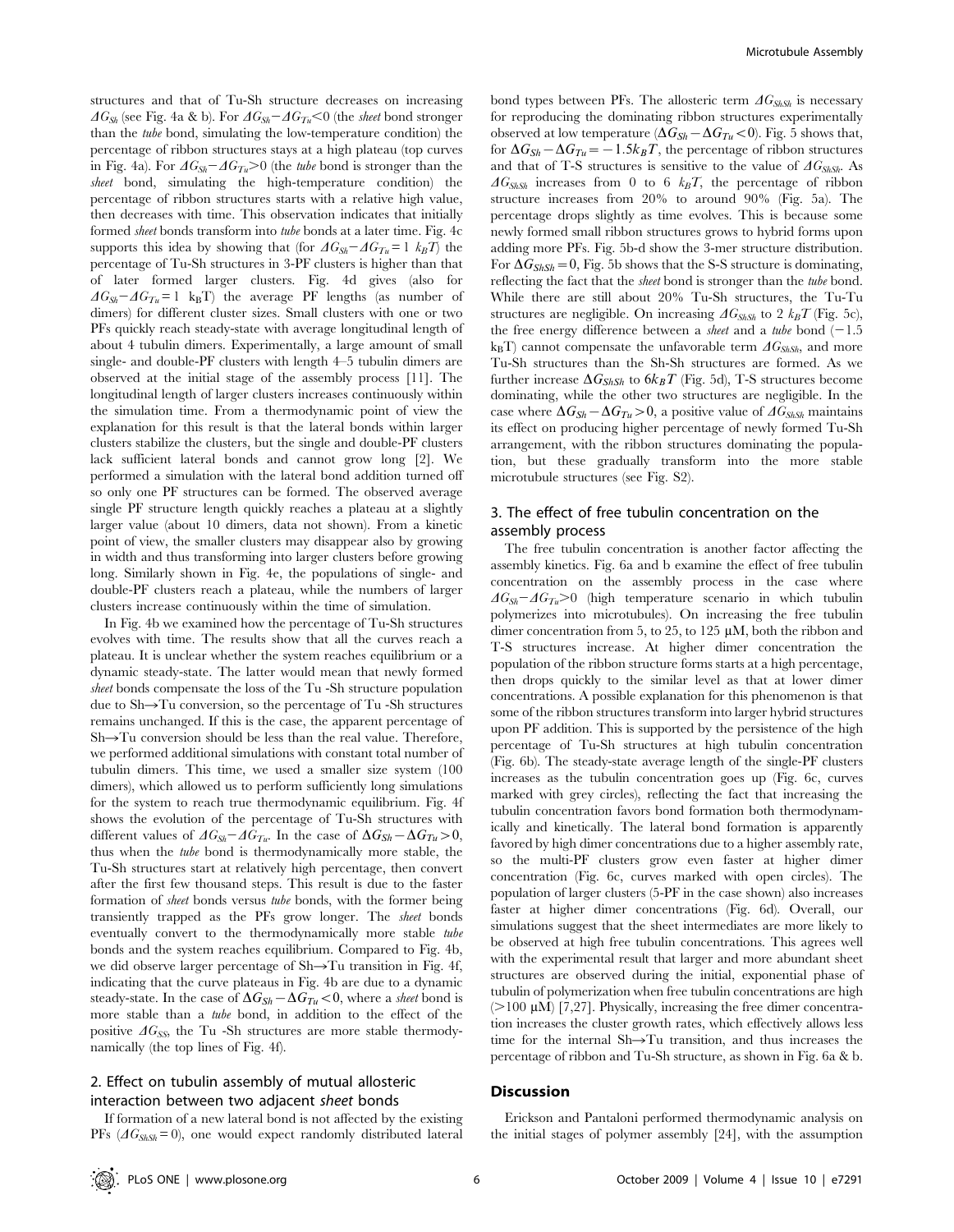

Figure 5. Effect of variable  $\Delta G_{ShSh}$  on the assembly structures for fixed  $\Delta G_{Sh}=-17k_BT$  and  $\Delta G_{Tu}=-15.5k_BT$  $(\Delta G_{Sh}-\Delta G_{Tu}=-1.5k_BT<0)$ . (a) Percentage of ribbon structures as a function of time ( $\Delta G_{ShSh}=0.2,4$  and 6 as indicated by circled numbers). (b) Trimer-structure distribution v.s. simulation step for  $\Delta G_{ShSh} = 0$ . The three possible trimer structures, T-T (tube-tube), T-S (tube-sheet) and S-S (sheet-sheet), are indicated in the figure. (c) Trimer structure distribution v.s. simulation step with  $\Delta G_{ShSh} = 2k_BT$ . (d) Trimer-structure distribution v.s. simulation step with  $\Delta G_{ShSh} = 6k_BT$ . doi:10.1371/journal.pone.0007291.g005

that only one type of lateral bond exists. In their model, the sheet is not structurally different from the microtubule structure. In the present study, and while incorporating recent structural information, we are trying to simulate the very early stages of tubulin polymerization at both low and high (physiological) temperature, making a minimal number of assumptions that will reproduce existing experimental observations. The main conclusions from this exercise follow.

#### Thermodynamic analysis

Let's consider a structure with  $2m$  PFs of length *n dimers*. At low temperatures (less than  $15^{\circ}$ C), the *sheet* bond is more stable than the tube bond  $(\Delta G_{\text{S}h} - \Delta G_{\text{Tu}} < 0)$ . Therefore, the thermodynamically most stable structure tends to form as many sheet bonds as possible. However, the term  $\Delta G_{ShSh}$  disfavors a sheet structure with all *sheet* bonds. One can show that, instead, the most stable structure is the one with alternating lateral bonds, provided  $\Delta G_{ShSh}$   $> |\Delta G_{Sh} - \Delta G_{Tu}|$ . The free energy difference between the structure with neighboring sheet bonds and the one with alternating lateral bonds is  $n(2m-1)(\Delta G_{ShSh}-\Delta G_{Tu}+\Delta G_{Sh})$ . The difference between a sheet bond-only structure and an unclosed tube bond-only structure is  $n(2m-1)(\Delta G_{Sh} - \Delta G_{Tu})$ . When n and/or m are large, a small difference in the bond energy leads to a large difference in the Boltzmann weight. The structure with alternating lateral bonds is thus the dominating form. Above a certain temperature, the tube bond becomes more stable than the sheet bond  $(\Delta G_{\text{Sh}} - \Delta G_{\text{Tu}} > 0)$ , and the microtubule becomes the most stable polymer form. These thermodynamic considerations explain the results in Fig. 4 and Fig. 5. There are several possible origins on the temperature dependence of  $\Delta G_{\text{Sh}} - \Delta G_{\text{Tu}}$ . We discussed them in Supporting Text S1C.

For the allosteric effect represented by the term  $\Delta G_{ShSh}$ , we suggest two possible mechanisms. First lateral interactions have been proposed to straighten a tubulin dimer (this is referred to as the lattice effect) [9,28,29]. Consequently, the lateral interaction surface is in general coupled to straightening, and the allosteric effect proposed here and the lattice effect are closely related and coupled. This effect may exist even if each tubulin monomer is treated as a rigid body. While this is the mechanism we favor, a second alternative scenario is that, as tubulin molecules are flexible, lateral interactions on one side could affect the lateral surface on the other side of the protein.

A sheet structure is a common morphology for biological molecule self-assembly [30,31,32]. Tubulin assembly shares some common features. For example, the ribbon structures are helical, and the tubulins are arranged in a microtubule in a helical manner [9]. Therefore, due to asymmetric off-axis interactions between tubulins these structures are chiral [32]. The general theory discussed by Aggeli et al. may be applied to a more detailed analysis of the tubulin assembly model.

## How is the sheet bond kinetically trapped during the assembly process?

At physiological temperatures, where  $\Delta G_{Sh} - \Delta G_{Tu} > 0$ , the microtubule is thermodynamically at the most stable polymer form. However, Fig. 5 shows that a large population of structures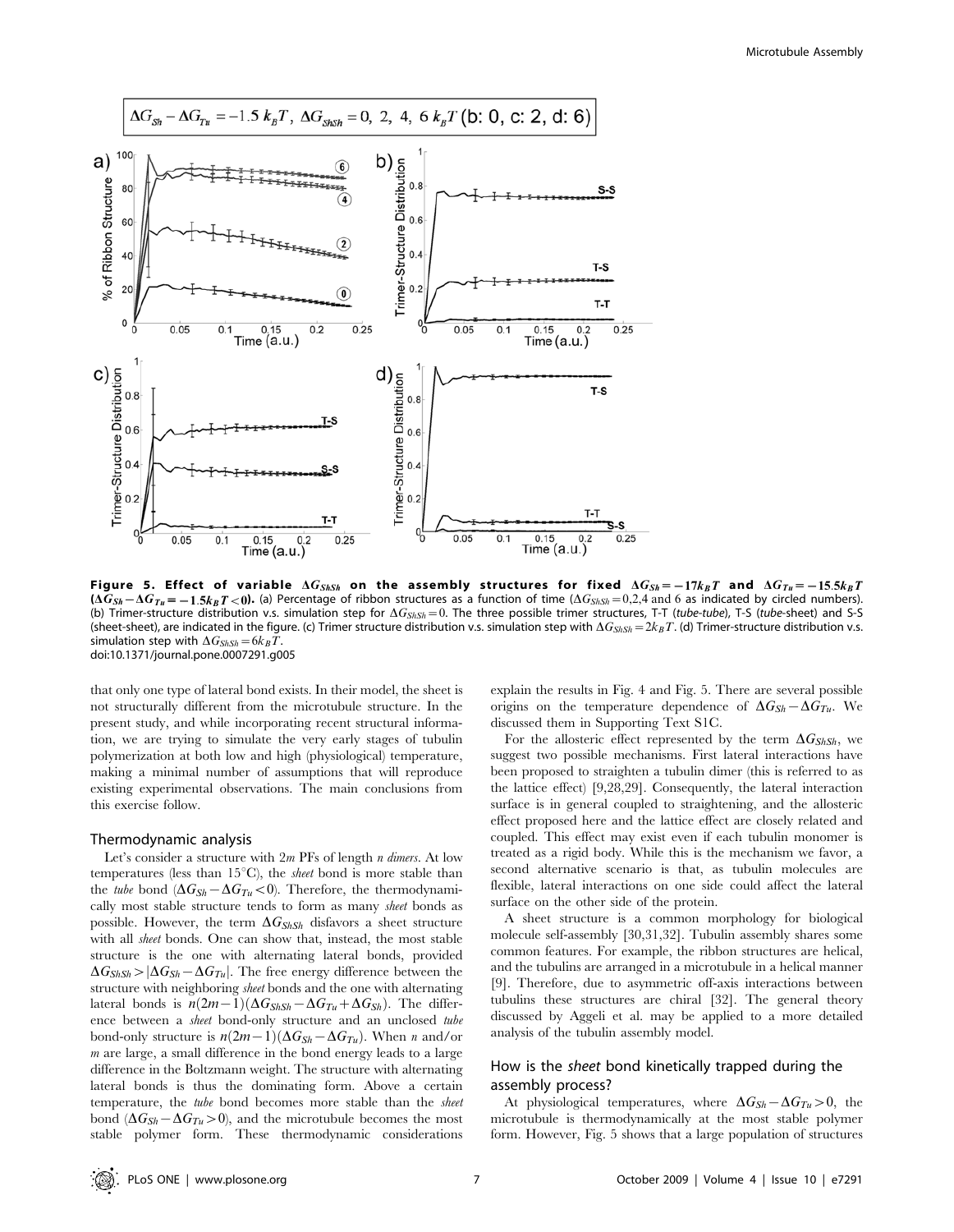

Figure 6. Effects of tubulin dimer concentrations on the assembly process (for  $\Delta G_{SS} = 6k_BT$ ,  $\Delta G_{Sh} = -14k_BT$ ,  $\Delta G_{Tu} = -15.5k_BT$ , i.e., $\Delta G_{Sh} - \Delta G_{Tu} = 1.5k_BT$ ) (dimer concentration c = 125, 25, 5µM, as labeled in the figure with corresponding circled numbers). (a) Percentage of ribbon structures as a function of time. (b) Probability of finding neighboring T-S structures as a function of time. (c) Average PF lengths of structures with 1 PF (dashed lines with grey circled numbers indicating concentrations) and 5 PFs (solid lines with open circled numbers indicating concentrations) v.s. time. (d) Occurrence of clusters with 5 PFs v.s. time for different tubulin concentration as labeled. doi:10.1371/journal.pone.0007291.g006

with the sheet bonds can still be observed transiently at the initial assembly stage. The steady state population of ribbons will depend on the actual value of  $\Delta G_{Sh} - \Delta G_{Tu}$ . Fig. 7a schematically illustrates some possible reaction pathways that would lead to a kinetic trap (Fig. 7b). During the early stages of microtubule assembly (which we modeled here), short clusters of a few PFs are assembled. When a dimer adds on to a cluster laterally, it forms a sheet bond with a higher probability  $(1\rightarrow 2)$  than a tube bond  $(1\rightarrow 3)$ . Thermodynamically the sheet bond has the tendency to convert into a *tube* bond, since the *tube* bond has lower free energy  $(2\rightarrow 3,$ Fig. 7b, left panel). However, before the slow lateral bond type conversion takes place, another dimer may add on longitudinally at the end of a PF with a higher rate  $(2\rightarrow 4)$ . Lengthening of the PF further increases the difficulty of lateral bond conversion by increasing the conversion barrier height  $(4 \rightarrow 5,$  Fig. 7b, right panel). Consequently, the lateral sheet bonds are transiently trapped.

The main idea in our proposed mechanism is that there are three major classes of competing processes with different characteristic time scales: longitudinal elongation, lateral association to form a *tube-* or *sheet-* type bond, and  $Sh \rightarrow Tu$  conversion. Only the first two processes depend on the tubulin concentrations. As long as the first two processes (especially longitudinal elongation) are much faster than the conversion rate, kinetically trapped structures containing the sheet bonds are observable. In our simulations we used a lateral association rate for the sheet bond larger than that for the tube bond. From a structural point of view,

the GTP-tubulin in solution might have a conformation favoring the formation of lateral sheet bond over that of the tube bond. The oligomerized tubulin may undergo an induced-fit conformational change during the conversion from the *sheet* bond to the *tube* bond, forming more stable lateral interactions. Keeping all other parameters unchanged (e.g.,  $\Delta G_{ShSh}$ ) but using the same value of the lateral association rates for the two lateral bond types, our simulations (data not shown) show that the ribbon and other hybrid structures are still observed, but constitute a smaller fraction of the total population. It is important to emphasize that our conclusions are quite insensitive to the model parameters used in this work.

Our model also predicts the existence of some hybrid structures between the sheet and the MT forms, where the lateral bond pattern is not so regular (e.g, some of the structures in Fig. 2d and 2e). The cryo-EM images of Chretien et al. revealed a distribution of the sheet bending angles [7] , which may correspond to different sheet structures with different ratios of sheet versus tube bonds. It is tempting to speculate that at the tip of the growing structure Sh-Tu alternating bonds predominate (see Fig. 4), but as the structure gets closer to the growing microtubule, more and more sheet bonds have converted to tube bonds, until eventually all lateral contacts are tube contacts (an alternative explanation is that at any given point along the length of the sheet, all lateral bonds are the same, but that they change in synchrony along the length, asymptotically reaching that of the tube bond when the structure finally closes into a tube). The process of conversion was not covered in the present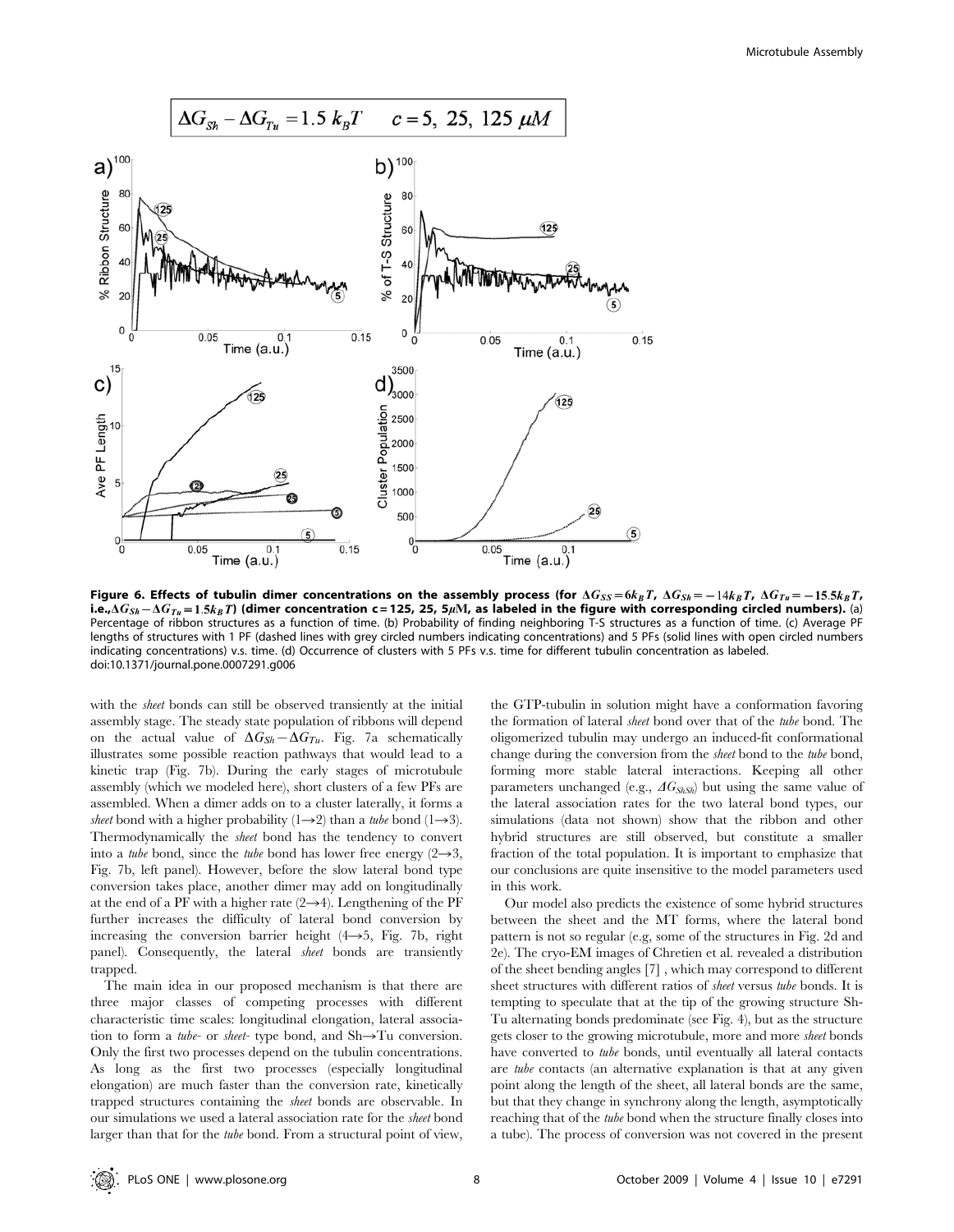

Figure 7. Schematic illustration of how two PFs could form sheet bonds fast and then be kinetically trapped. (a) Illustrative pathways of the assembly process showing a kinetic trap. (b) Schematic illustration that formation of additional sheet bonds increases the transition barrier to the thermodynamically more stable tube bonds. doi:10.1371/journal.pone.0007291.g007

study, where we focused on the very early stage of the assembly process. In this case the formed structures all have small sizes and therefore the conversion process itself is very fast. Instead, it is the initiation of the conversion that is rate-limiting. To mathematically model the conversion process and the sheet curvatures explicitly at the growing tip of a preformed microtubule, one needs to include more details of the mechano-chemical properties of the system. This is an ongoing effort in our labs.

In our model we choose  $\Delta G_{ShTu} \sim \Delta G_{TuTu} \sim 0$ , and  $\Delta G_{ShSh}>0.$ These are roughly based on steric constraints imposed by the competing strains of two distinct curvatures–the longitudinal curvature along the length of a protofilament, and the curvature of the lateral interactions that give rise to a close structure for the microtubule. Our model also assumes that the value of  $\Delta G_{Sh} - \Delta G_{Tu}$  vary with temperature (Fig. S3a). It is important to point out that this scheme (Scheme 1) is not the only one that can reproduce the observed low and high temperature structures (ribbons and microtubules, respectively, at steady state). For example, an alternative scheme (Scheme 2) could be that  $\Delta G_{\text{Sh}} - \Delta G_{\text{Tu}} > 0$  (so the *tube* bond is always stronger than the sheet bond),  $\Delta G_{ShTu} \sim \Delta G_{ShSh} \sim 0$  (which are unnecessary but for simplicity), but  $\Delta G_{TuTu} > 0$ , which decreases with temperature (Fig. S3b). Also see Supporting Text S1C, which provides some theoretical analysis with a reaction path Hamiltonian [33] on a possible origin for a hypothetical temperature dependence of  $\Delta G_{TuTu}$ . Our stochastic simulations confirm that this scheme can reproduce the low temperature ribbon structures and the high temperature transient sheet structures (see Fig. S4 and Supporting Text S1C for details). Compared to Scheme 1, which is the focus of this work, and where the Sh-Sh structure is negligible (with  $\Delta G_{ShSh} > 0$ ), Scheme 2 suggests that a larger percentage of Sh-Sh structures should be observable if one chooses  $\Delta G_{ShSh} \sim 0$ . A specific way to distinguish the two schemes would be to examine the population difference of 2-PF clusters with sheet bond and tube bond. Fig. S5 shows that, in Scheme 1, the sheet-type 2-PF clusters are dominant at low temperature and the tube-type 2-PF clusters

become more at high temperature; in Scheme 2, the tube-type 2-PF clusters are always dominant at both high and low temperature. Experimentally determining the 2-PF cluster structures at both low and high temperatures would allow us to estimate the value of  $\Delta G_{ShSh}$ . This will also help on evaluating the two schemes discussed here and the proposal by Chrétien as well. However, no matter which scheme is correct, our main conclusion remains: the existence of the sheet tubulin structures is due to thermodynamics at low temperatures, but kinetics at higher (physiological) temperatures.

Fygenson et al. carried out variability-based alignment of  $\alpha$ - and b- tubulin sequences [16]. More conserved residues usually have functional importance. In Fig. S1 we reproduced their result, and indicated the above-mentioned residues involved in lateral interactions. It is clear that those residues (especially several charged ones) involved in the sheet bond formation are generally more conserved than those for the tube bond. In addition, there are a smaller number of residues involved in the interface of the former, which can be visualized in a simple fashion by examination of the ribbon electron density map showing a smaller contact surface for the sheet bond than for the tube bond (see Fig. 3). These observations may explain why the sheet bond would be faster to form than the tube bond. The former involves less residues but strong electrostatic interactions, which can guide the approaching tubulins to interact. On the other hand, to form a tube bond more residues need to align (and reorganize) properly with each other, which may result in a high barrier for the reaction. Is it possible that tubulin evolved a  $sheet{\rightarrow} tube,$  two-step processes to increase the tubulin lateral assembly rate: a free tubulin dimer would first be captured by the fast-forming sheet bond, and this would serve as a primer to guide the complex to form the more stable but slower-to-form tube bond. In a direct tube-bond formation mechanism, the interaction between the loosely formed contact pairs may be too weak to hold the newly added tubulin dimer for sufficiently long time before necessary conformational reorganization takes place to form the stable tube bond, which would result in very low lateral association rate.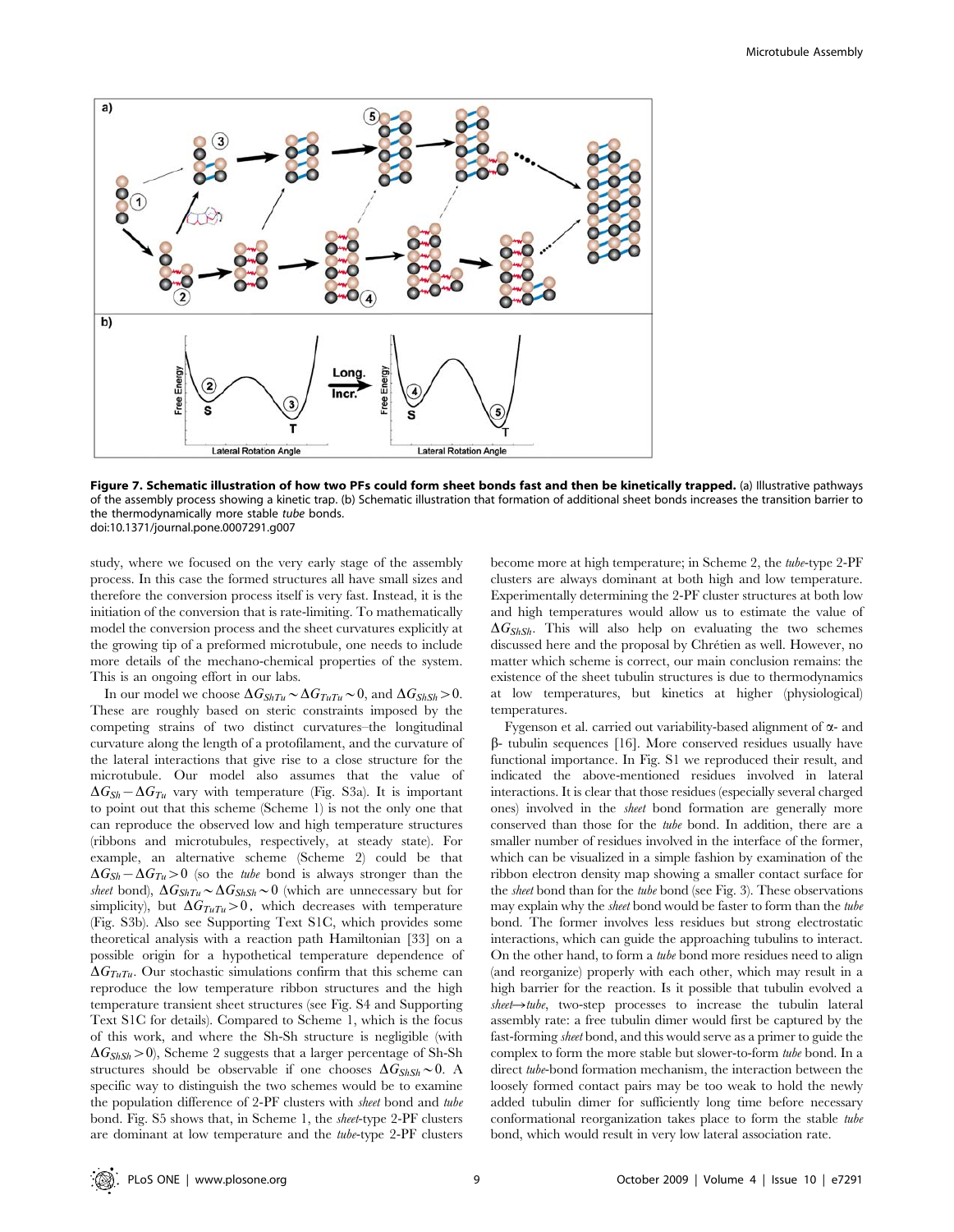#### How biologically relevant is the proposed sheet bond?

The ribbon structure obtained by Wang and Nogales shows two types of lateral bonds. In our model, we assume that the same types of lateral bonds exist during the assembly process of both GMPCPP and GTP tubulins at physiological conditions. One may argue that the observed ribbon structure is not physiological, as it is obtained at low temperature and high magnesium ion concentrations. High magnesium ions are typically used for the stabilization of all forms of tubulin assembly, and are hypothesized to shield the acidic C-terminal tails of tubulin (E-hooks), perhaps in a manner similar to that proposed for classical MAPS. These MAPs are highly basic, poorly structured, and generally have also a stabilizing effect on different tubulin assembly forms (e.g. they stabilized both microtubules, and tubulin rings). Cold temperature, on the other hand, is known to have a destabilizing effect on microtubules (interestingly, the addition of certain +TIPS -proteins that in the cell bind to the growing end of microtubules– to microtubules in vitro renders the polymers cold-stable, just like the anticancer drug taxol does (K. Patel, R. Heald, and E. Nogales, unpublished results)). The formation of the ribbon structure, in the presence of GMPCCP, at low temperatures, was therefore a surprise. A working hypothesis to explain the assembly of the ribbons, in conditions where GTP tubulin would not be able to assemble into microtubules, is that temperature slows down tubulin interactions, with less of an effect on the rate of hydrolysis once a tubulin-tubulin contact has formed. Thus, under low temperature conditions little assembly occurs, and when it does hydrolysis quickly follows, before tubulin has a chance to make a microtubule closure and store the energy as lattice strain. When the hydrolysis step is eliminated, the slow polymerization of GTP tubulin (GMPCPP) can continue without the conformational change, and the destabilization effect that hydrolysis brings on tubulin. Under this simple assumption, we propose that the ribbon assembly conditions shed information on the process of microtubule assembly taking place before microtubule closure. This idea is supported by the structure of the ribbon itself, which shows alternating lateral contacts between protofilaments, that otherwise preserve the precise stagger between protofilaments seen in the microtubule. This suggests that the ribbons would be able to convert directly into microtubules, as it was experimentally confirmed [9]. Concerning the rotation of the lateral sheet bond, it is important to mention that this type of arrangement, or at least one involving alternative lateral contacts without longitudinal displacements between protofilaments, could have been deduced directly from the extended sheets observed by Chretien and colleagues growing at the end of microtubules, unless extreme deformability is otherwise hypothesize for the tubulin subunit, which is beyond reason.

An alternative model for the experimentally observed sheet structures at the end of growning microtubules is that they involved tubulin interactions are not different from those observed in a MT. A sheet structure is simply an incomplete protruding MT structure. However, the stochastic modeling results of VanBuren show that with this model it is very unlikely to form long incomplete structures at a MT growing end. The structures are energetically unfavorable, and are precursors for disassembly rather than assembly [4]. They didn't examine dependence of the sheet length on the tubulin concentrations. One would expect weak or inverse dependence, since low tubulin concentrations would favor disassembly. This is contrary to the observation that the sheet structures under observed under growth conditions, and become longer (up to several hundred nanometers) upon increasing tubulin concentrations [7].

In conclusion, although there is yet no direct evidence of the presence of the sheet-type lateral bond described here under physiological conditions (the transient character preventing structural characterization, but see discussions on the doublet below), there is very compelling evidence that alternative lateral interactions do exist in a transient intermediate, the sheets at the end of fast growing microtubules. All our analyses indicate that the ribbon structure is the best candidate in existence to describe such intermediates. A somehow similar, and stable structure has been observed in the doublet form, which demonstrates that the alternative lateral bonds do exist in vivo. As discussed below, the unusual high conservation of the residues proposed to participate the sheet bond formation strongly suggest the functional importance of these residues. We put forward the proposal that existence of (at least) two types of lateral bond naturally explains the sheet and microtubule forms observed in vitro, and the interconversion between them.

The situation in vivo is more complex, where various microtubule-associated-proteins (MAPs) may modify the microtubule assembly/disassembly process. While more in vivo studies are necessary to address the functional relevance of the sheet structure observed in vitro, it will also be very informative to study the microtubule assembly process in the presence of purified microtubule-binding proteins. It is important to notice that all structural studies of microtubules with binding partners have been carried out by adding the partners to preassembled (usually taxolstabilized) microtubules. The effect on the assembly process of +TIPs, for example, should come a lot closer to reproduce what goes on inside the cells, than the analyses carried out to date with purified tubulin alone.

We also suggest that the existence of alternative lateral bond types may have functional importance. Nogales and Wang proposed that the ribbon structure (and the sheet structure in general) could provide a novel surface for microtubule-binding proteins that could recognize surfaces unique to the sheet bond to track microtubule growing ends [5]. It has also been proposed that the sheet structure could constitute a structural cap at the end of growing microtubules [7] of essential importance in dynamic instability (notice that both functions would most likely be linked). Additionally, if the MT lateral bond is indeed stronger than the sheet lateral bonds, free energy would be stored in the lateral bonds of the sheet structure, released upon closure, which could result in mechanical force generation. We provided a more detailed discussion of this idea in the Supporting Text S1.

The nature of lateral interactions also affects the microtubule mechanical properties. Even if only one type of tubulin lateral interactions exists under normal conditions, microtubules in a cell are constantly under mechanical stress due to protein motors and other microtubule associated proteins [34]. There is a certain probability that some of the lateral bonds within a microtubule may convert to another type of interactions under extreme conditions (e.g. buckling under large mechanical force), as implied by recent atomic force microscope studies [35,36]. The new type of lateral bond provides a way of releasing local mechanical stress without breaking the MT. We expect that the mechanical property of a MT with and without this new type of lateral interaction would be dramatically different, and can be tested experimentally. It remains to be examined if these conditions are biologically relevant.

#### What could be the function of the sheet intermediate?

In addition to the artificially generated ribbon structure of Wang and Nogales, cryo-EM studies have more directly shown the presence of sheet intermediates during microtubule growth, both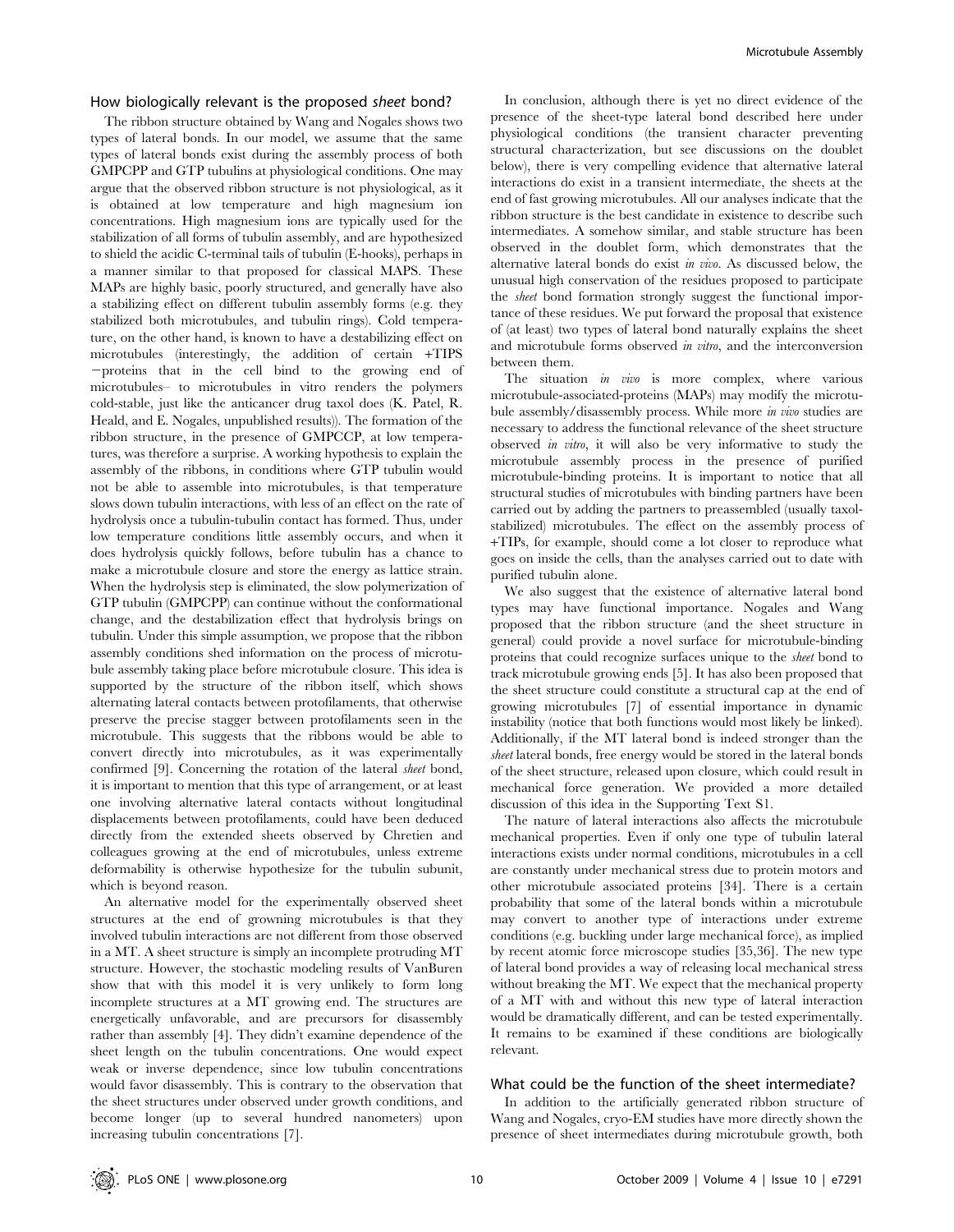in vitro [6,7] and in vivo [8]. Theoretically, the sheet structures and the conversion into microtubules could play several important functional roles. Nogales and Wang proposed that the ribbon structure (and the sheet structure in general) could provide a novel surface for microtubule-binding proteins that could recognize surfaces unique to the *sheet* bond to track microtubule growing ends [5]. It has also been proposed that the sheet structure could constitute a structural cap at the end of growing microtubules [7] of essential importance in dynamic instability (notice that both functions would most likely be linked) .

The sheet bond involves fewer residues but strong electrostatic interactions, which can guide the approaching tubulins to interact. On the other hand, to form a tube bond more residues need to align (and reorganize) properly with each other, which may result in a high barrier for the reaction. Is it possible that tubulin evolved a sheet $\rightarrow$ tube, two-step processes to increase the tubulin lateral assembly rate: a free tubulin dimer would first be captured by the fast-forming sheet bond, and this would give the formed cluster longer time to adjust to the more stable but slower-to-form tube bond. In a direct tube-bond formation mechanism, the interaction between the loosely formed contact pairs may be too weak to hold the newly added tubulin dimer for sufficiently long time before necessary conformational reorganization takes place to form the stable tube bond, which would result in very low lateral association rate.

We would like to propose here that there could be also a mechanical function for a preformed sheet that eventually closes into microtubule structure. Terrell Hill first proposed that assembly and disassembly of cytoskeletal filaments could generate mechanical force [37]. Subsequent theoretical studies and experimental measurements confirmed this idea [38,39,40,41]. Oster and coworkers proposed a ratchet mechanism and its variations to explain how elongating polymers like microtubules can generate force and push an object forward (see Fig. 8a) [42,43]. Thermal motions of the object and the polymer can produce space between them sufficiently large for a building unit (a tubulin dimer in this case) to add to the polymer's end. Addition of the new unit prevents the object from moving back. Therefore, the random thermal motion of the object is ratcheted into directional motion at the expense of free energy released from unit addition. Most published work uses the ratchet model to explain force measurements during microtubule assembly [39,44]. With the sheet intermediate, the ratchet effect can generate force at the growing tip or at the zipping front, depending on the location of the load. Interestingly, it could also provide another active force generating mechanism in addition to the passive ratchet model. If the MT lateral bond is indeed stronger than the sheet lateral bonds, free energy would be stored in the lateral bonds of the sheet structure. Transformation to the MT structure is a cooperative process. When many lateral bonds transform together, they would

release free energy much larger than that stored in a single lateral bond, thus enable them to push against larger loads. (Fig. 8b) In this way the energy accumulation step (tubulin bond formation) and the work-performing step (tube closure) are temporally and spatially separated. A similar mechanism of performing mechanical work using prestored energy has been proposed for the extension of the Limulus polyphemus sperm actin bundle [45]. Which mechanism dominates would depend on where the contact point between the MT and the load is and on the free energy difference between two types of lateral bonds.

#### Discussion

In this study, using the single assumption that there are nearestneighbor interactions between two consecutive PFs, together with existing structural information, we were able to generate a simple model to explain a large number of observations concerning the mechanism of microtubule assembly. We suggest that the sheet structure observed during microtubule growth may be a kinetically trapped intermediate, and that it is related to the ribbon structure stabilized at low temperature. Our model predicts that the sheet structures are more likely to be observed at high free tubulin concentrations. Structural studies of 2-PF clusters during the assembly process could provide information to discriminate among several possible mechanistic schemes.

Our current analysis has focused only on the initial stage of  $\dot{m}$ vitro microtubule assembly. A future study should provide a more detailed description of the assembly process, especially the interface between the sheet bonds and the tube bonds along the longitudinal direction within the growing end of a microtubule. Our current treatment that all the lateral bonds within a pair of PFs are identical is clearly only an approximation. In this work we focused on the assembly dynamics of GMPCPP tubulins. We didn't include GTP hydrolysis dynamics and the resulting tubulin dimer conformational changes. We assume that the structural information extracted from the GMPCPP sheet structure can be extrapolated to the normal assembly process. While supported by several other independent experimental evidences, this assumption requires further scrutiny. Especially we propose that at physiological conditions tubulins can form alternative lateral bond type other than that observed in microtubules, as evidenced in the doublet structure. If being confirmed, it would greatly modify our understanding on the mechanical properties of microtubules, and possible mechanisms of interactions between microtubules and microtubule association proteins (MAP) [2,34,46].

Our current model is essentially a two-dimensional model. The current simple model already provides many new insights on the very initial stage of the assembly process with only small cluster structures formed. Both the sheet and the MT forms are actually three-dimensional manifolds. More structural details are needed to fully account for the helical shape of the sheet and the microtubule structure. In the future a three-dimensional mechano-chemistry model parallel to what have been developed for the direct dimeraddition model would be needed [3,4].

#### Supporting Information

Supporting Text S1 A. Rate constants in the model. B. Calculation of the entropic contribution. C. Physical origins of the temperature dependence of the free energy terms. Found at: doi:10.1371/journal.pone.0007291.s001 (0.32 MB

Figure 8. Schematic illustration of force generation models. (a) the ratchet model based on the dimer direct-addition model and (b) the possible force generation mechanisms for the new model. doi:10.1371/journal.pone.0007291.g008

 $_{\rm b}$ )

Figure S1 Structural basis for the two types of lateral bonds. (a) Structure of the  $\alpha\beta$ -tubulin dimer with residues involved in lateral interactions indicated. Blue: residues engaged in lateral tube bonds

 $\mathbf{a}$ 

DOC)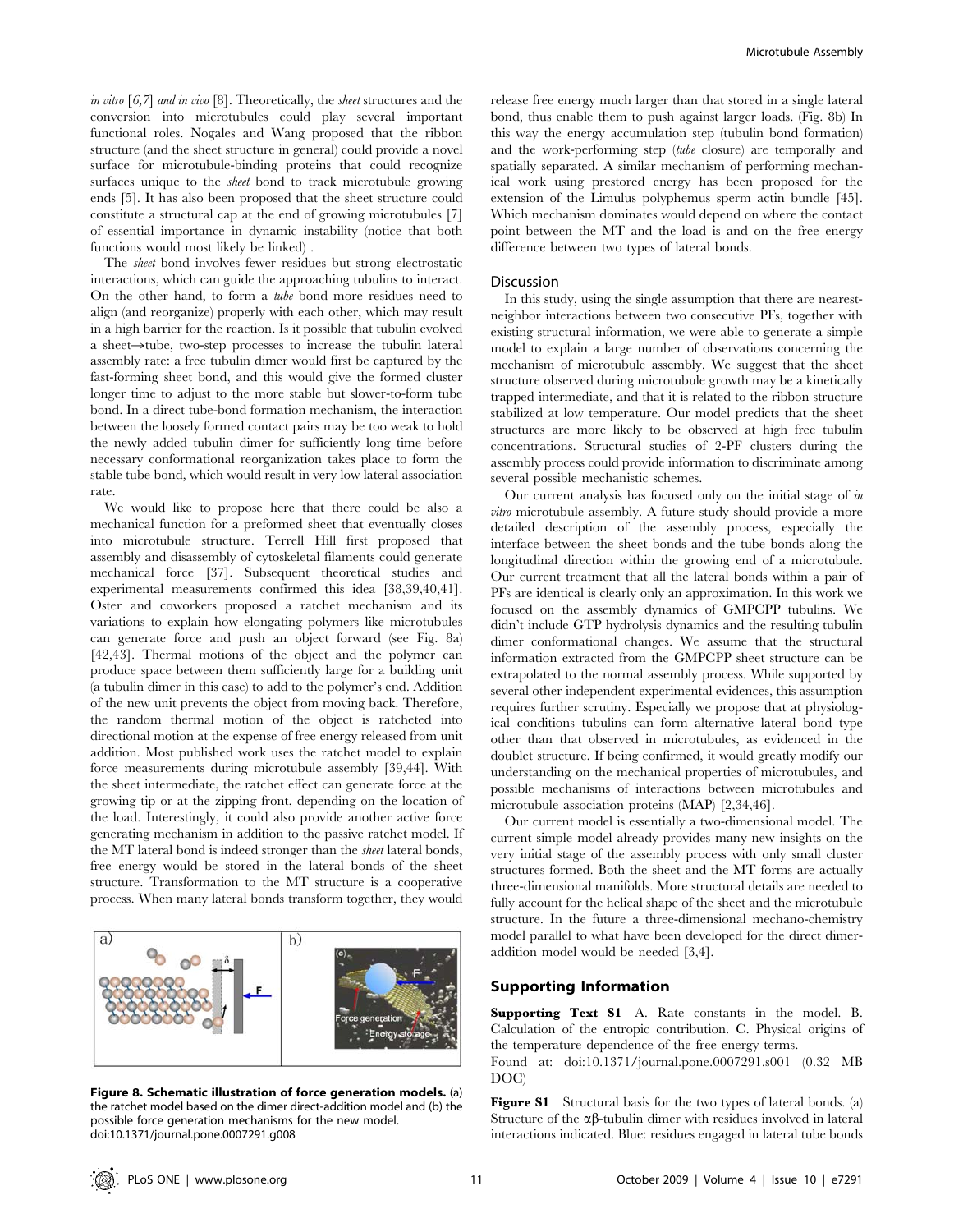(274–286, 52–61). Red: residues engaged in lateral sheet bond (336–342, 158–164) (these residues have been identified by docking the high-resolution tubulin structure into the  $18 \text{ Å}$ reconstruction of the ribbon [6], and therefore are correct within the constrains of the limited resolution). Pink and yellow: possible surface residues (108–130, 209–225, 300–311) along the tubesheet conversion pathway. (b) Variability-based sequence alignment of  $\alpha$  and  $\beta$  tubulin performed by Fygenson et al. [7]. The blue and red boxes indicate the residues involved in the tube and sheet bond formation given in (a), respectively. The figure is adapted from Fig. 2 of Fygenson et al. [7] with permission. (c) Comparison of the non-MT lateral interactions observed in the microtubule doublet of axonemes (top) [8] (PDB file provided by Sui and Downing) and the ribbon structures (bottom) [6].

Found at: doi:10.1371/journal.pone.0007291.s002 (1.54 MB TIF)

**Figure S2** Effect of variable  $\Delta G_{\text{ShSh}}$  on the assembled structures with  $\Delta G_{\text{Sh}} = -14.5 \text{ kgT}$  and  $\Delta G_{\text{Th}} = -15.5 \text{ kgT} (\Delta G_{\text{Sh}} - \Delta G_{\text{Th}} = 1$  $k_BT>0$ ). The figure shows the percentage of ribbon structures as a function of the time for  $\Delta G_{\text{ShSh}}= 0, 1, 2$  and 3 k<sub>B</sub>T, as indicated. Found at: doi:10.1371/journal.pone.0007291.s003 (0.26 MB TIF)

Figure S3 Schematic Illustration of the physical origins of the temperature dependence of the free energy terms. (a)  $\Delta G_{\text{Sh}}$  and  $\Delta G_{Tu}$  have different temperature dependence and their difference changes sign over T. (b) The dependence of  $\Delta G_{TuTu}$  on the conformational coordinate describing the necessary collective conformational change upon forming two neighboring lateral tube bonds varies with temperature.

Found at: doi:10.1371/journal.pone.0007291.s004 (0.31 MB TIF)

**Figure S4** Effects of variable  $\Delta G_{\text{Tu}}$  on the assembly structures using the Scheme 2 described in Fig. S3b.  $(0, 2, 4, \text{ and } 6 \text{ kgT}, \text{ as }$ indicated by corresponding circled numbers). Different  $\Delta G_{\text{Tu}Tu}$ correspond to different temperatures as showed in Fig. S3b and

#### References

- 1. Alberts B, Johnson A, Lewis J, Raff M, Roberts K, et al. (2002) Molecular Biology of the Cell. New York: Garland.
- 2. Howard J (2001) Mechanics of Motor Proteins and the Cytoskeleton. Sunderland, MA: Sinauer.
- 3. Molodtsov MI, Ermakova EA, Shnol EE, Grishchuk EL, McIntosh JR, et al. (2005) A molecular-mechanical model of the microtubule. Biophys J 88: 3167–3179.
- 4. VanBuren V, Cassimeris L, Odde DJ (2005) Mechanochemical Model of Microtubule Structure and Self-Assembly Kinetics. Biophys J 89: 2911–2926.
- 5. Nogales E, Wang HW (2006) Structural intermediates in microtubule assembly and disassembly: how and why? Curr Op Cell Biol 18: 179–184.
- 6. Erickson HP (1974) Microtubule surface lattice amd subunit structure and observations on reassembly. J Cell Biol 60: 153–167.
- 7. Chretien D, Fuller SD, Karsenti E (1995) Structure of Growing Microtubule Ends - 2-Dimensional Sheets Close into Tubes at Variable Rates. J Cell Biol 129: 1311–1328.
- 8. McIntosh JR, Grishchuk EL, Morphew MK, Efremov AK, Zhudenkov K, et al. (2008) Fibrils Connect Microtubule Tips with Kinetochores: A Mechanism to Couple Tubulin Dynamics to Chromosome Motion. Cell 135: 322–333.
- 9. Wang H-W, Nogales E (2005) Nucleotide-dependent bending flexibility of tubulin regulates microtubule assembly. Nature 435: 911–915.
- 10. Müller-Reichert T, Chrétien D, Severin F, Hyman AA (1998) Structural changes at microtubule ends accompanying GTP hydrolysis: Information from a slowly hydrolyzable analogue of GTP, guanylyl  $(\alpha, \beta)$ methylenediphosphonate. Proc Natl Acad Sci U S A 95: 3661–3666.
- 11. Wang HW, Long S, Finley KR, Nogales E (2005) Assembly of GMPCPP-bound tubulin into helical ribbons and tubes and effect of colchicine. Cell Cycle 4: 1157–1160.
- 12. Summers K, Kirschner MW (1979) Characteristics of the polar assembly and disassembly of microtubules observed in vitro by darkfield light microscopy. J Cell Biol 83: 205–217.
- 13. Bergen LG, Borisy GG (1980) Head-to-tail polymerization of microtubules in vitro. Electron microscope analysis of seeded assembly. J Cell Biol 84: 141–150.
- 14. Nogales E, Whittaker M, Milligan RA, Downing KH (1999) High-Resolution Model of the Microtubule. Cell 96: 79–88.
- 15. Li H, DeRosier DJ, Nicholson WV, Nogales E, Downing KH (2002) Microtubule Structure at 8 A˚ Resolution. Structure 10: 1317–1328.

supporting text C.  $\Delta G_{\text{Sh}} = -13 \text{ kgT}$  and  $\Delta G_{\text{Tu}} = -16.5 \text{ kgT}$  were used for all simulations. Other parameters are the same as in the Scheme 1 described in detail in the main text. The final results are averaged over 60 independent simulations. (a) Percentage of ribbon structure v.s. simulation step. (b) Percentage of T-S structure. (c) Average PF length for clusters of different size (1 to 6 PFs as indicated by circled numbers), with  $\Delta G_{\text{Tu}Tu} = 2 \text{ kgT}$ . (d) Cluster population for clusters of different size (1 to 6 PFs as indicated by circled numbers), with  $\Delta G_{\text{Tu}} = 2 \text{ kgT}$ . Found at: doi:10.1371/journal.pone.0007291.s005 (0.52 MB TIF)

Figure S5 Population ratio of tube-cluster versus sheet-cluster for 2-PF structures as a function of time. Solid and dashed lines with triangles correspond, respectively, to Scheme 1  $(\Delta G_{\rm ShSh} > 0,$  $\Delta G_{\text{Tu}}$   $\sim$  0,  $\Delta G_{\text{Sh}} - \Delta G_{\text{Tu}} = 1.5$  k<sub>B</sub>T,  $\Delta G_{\text{Sh}} = 6$  k<sub>B</sub>T) and to Scheme 2  $(\Delta G_{\text{Tu}Tu} > 0, \Delta G_{\text{Shsh}} \sim 0, \Delta G_{\text{Sh}} - \Delta G_{\text{Tu}} = 3.5 \text{ kgT},$  $\Delta G_{\text{TuTu}}=2 \text{ kgT}$ , both at high temperature . The lines without triangles are for Scheme 1 (solid line,  $\Delta G_{\text{Sh}} - \Delta G_{\text{Tu}} = -1.5 \text{ kgT}$ ,  $\Delta G_{\text{ShSh}}=6 \text{ kgT}$ .) and Scheme 2 (dashed line,  $\Delta G_{\text{Sh}}-\Delta G_{\text{Tu}}= 3.5$  $k_BT$ ,  $\Delta G_{\text{TuTu}}=6$   $k_BT$ ) at low temperature.

Found at: doi:10.1371/journal.pone.0007291.s006 (0.19 MB TIF)

#### Acknowledgments

We thank Drs Haixin Sui and Ken Downing for providing the doublet structure, and Dr Jian Liu for reading the manuscript and providing helpful comments.

#### Author Contributions

Conceived and designed the experiments: JX. Performed the experiments: ZW HWW EN JX. Analyzed the data: ZW HWW EN JX. Contributed reagents/materials/analysis tools: HWW WM ZO EN. Wrote the paper: ZW HWW EN JX.

- 16. Fygensonm D, Needleman D, Sneppen K (2004) Variability-based sequence alignment identifies residues responsible for functional differences in  $\alpha$  and  $\beta$ tubulin. Protein Sci 13: 25–31.
- 17. Amos L, Klug A (1974) Arrangement of subunits in flagellar microtubules. J Cell Sci 14: 523–549.
- 18. Sui H, Downing KH (2006) Molecular architecture of axonemal microtubule doublets revealed by cryo-electron tomography. Nature 442: 475–478.
- 19. Burton PR, Himes RH (1978) Electron microscope studies of pH effects on assembly of tubulin free of associated proteins. Delineation of substructure by tannic acid staining. J Cell Biol 77: 120–133.
- 20. Sept D, Baker NA, McCammon JA (2003) The physical basis of microtubule structure and stability. Pro Sci 12: 2257.
- 21. Rice LM, Montabana EA, Agard DA (2008) The lattice as allosteric effector: structural studies of alphabeta- and gamma-tubulin clarify the role of GTP in microtubule assembly. Proc Natl Acad Sci U S A 105: 5378–5383.
- 22. Hill TL (1985) Theoretical problems related to the attachment of microtubules to kinetochores. Proc Natl Acad Sci U S A 82: 4404–4408.
- 23. Erickson HP (1989) Co-operativity in protein-protein association : The structure and stability of the actin filament. J Mol Biol 206: 465–474.
- 24. Erickson HP, Pantaloni D (1981) The role of subunit entropy in cooperative assembly. Nucleation of microtubules and other two-dimensional polymers. Biophys J 34: 293–309.
- 25. Gillespie DT (1977) Exact Stochastic Simulation of Coupled Chemical Reactions. The Journal of Physical Chemistry 61: 2340.
- 26. VanBuren V, Odde DJ, Cassimeris L (2002) Estimates of lateral and longitudinal bond energies within the microtubule lattice. Proc Natl Acad Sci U S A 99: 6035–6040.
- 27. Vitre B, Coquelle FM, Heichette C, Garnier C, Chretien D, et al. (2008) EB1 regulates microtubule dynamics and tubulin sheet closure in vitro. Nat Cell Biol 10: 415–421.
- 28. Rice LM, Montabana EA, Agard DA (2008) The lattice as allosteric effector: Structural studies of {alpha}{beta}- and {gamma}-tubulin clarify the role of GTP in microtubule assembly. Proc Natl Acad Sci USA 105: 5378–5383.
- 29. Buey RM, Calvo E, Barasoain I, Pineda O, Edler MC, et al. (2007) Cyclostreptin binds covalently to microtubule pores and lumenal taxoid binding sites. Nat Chem Biol 3: 117–125.